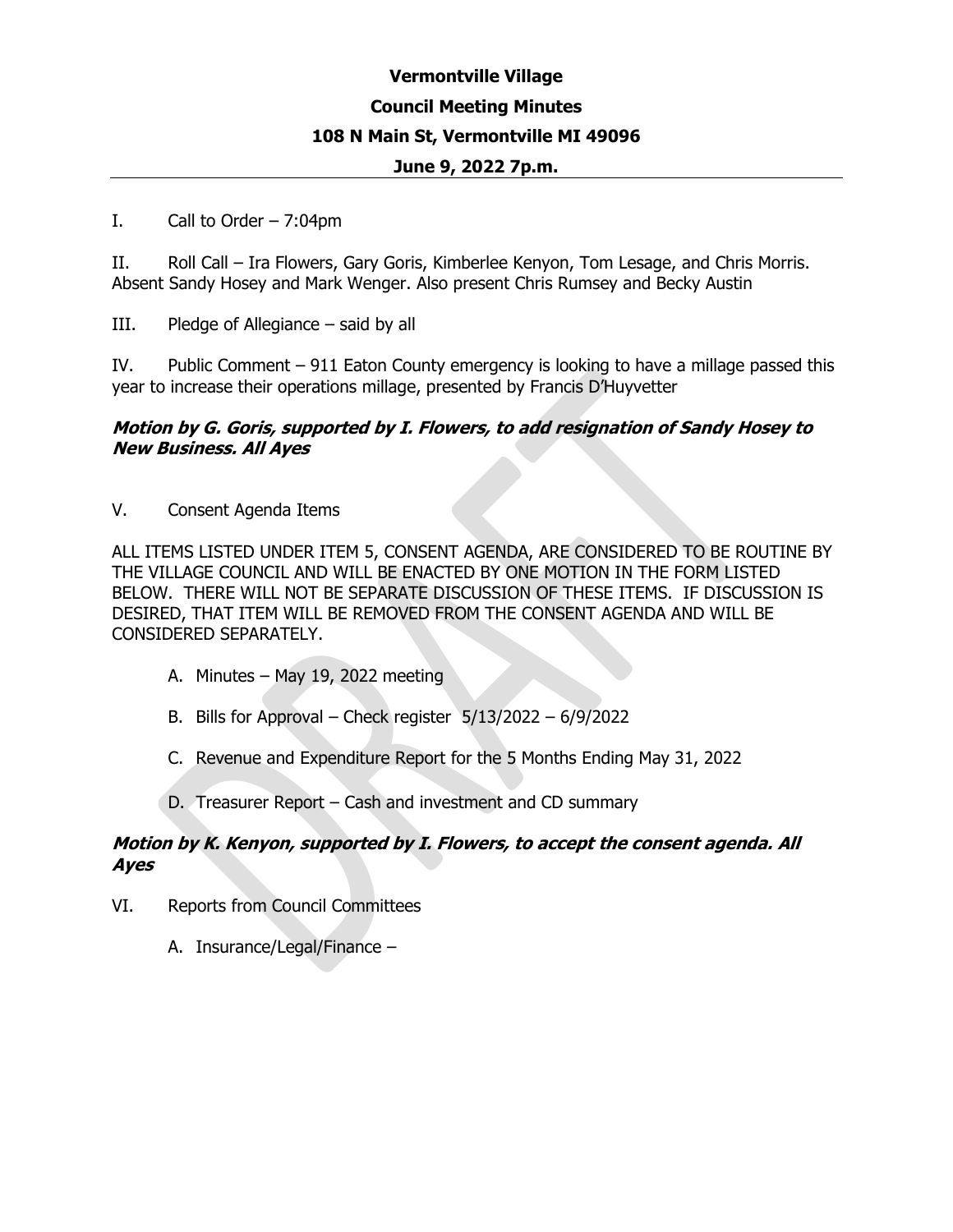# **Vermontville Village Council Meeting Minutes 108 N Main St, Vermontville MI 49096**

#### **June 9, 2022 7p.m.**

- B. Water & Sewer –
- C. Grants –
- D. Ordinance –
- E. Streets/Drains/Sidewalks –
- F. Fire reported last month by chief Wetzel
- G. Buildings & Grounds **–**

**Motion by I. Flowers, seconded by T. Lesage, to close Maple manor dr. from 9am-8pm on August 20, 2022 for the Pride event. Insurance and security is required. 4 Ayes, 1 Nay. I. Flowers voted Nay.** 

**Motion by C. Morris, seconded by G. Goris, to close S. Main St from the 4 corners to First St from 8am – 6pm on August 6, 2022 for Visit Vermontville Day. All Ayes**

**Motion by K. Kenyon, seconded by T. Lesage, to approve the date of 8/13/2022 for the Fireman's 100 year dance. All Ayes**

- H. Technology –
- I. Health  $&$  Safety a. Police stats
- J. Personnel –
- VII. DPW Report –
- VIII. Report from Planning and Zoning Boards –
- IX. President Report –

**Motion by T. Lesage, supported by I. Flowers to renew the MPLC videoing license for the Community Center for the 2022/2023 year. All Ayes**

**Motion by C. Morris, seconded by K. Kenyon to renew the Protec contract for the 2022/2023 year. All Ayes**

- X. Unfinished Business –
- XI. New Business –